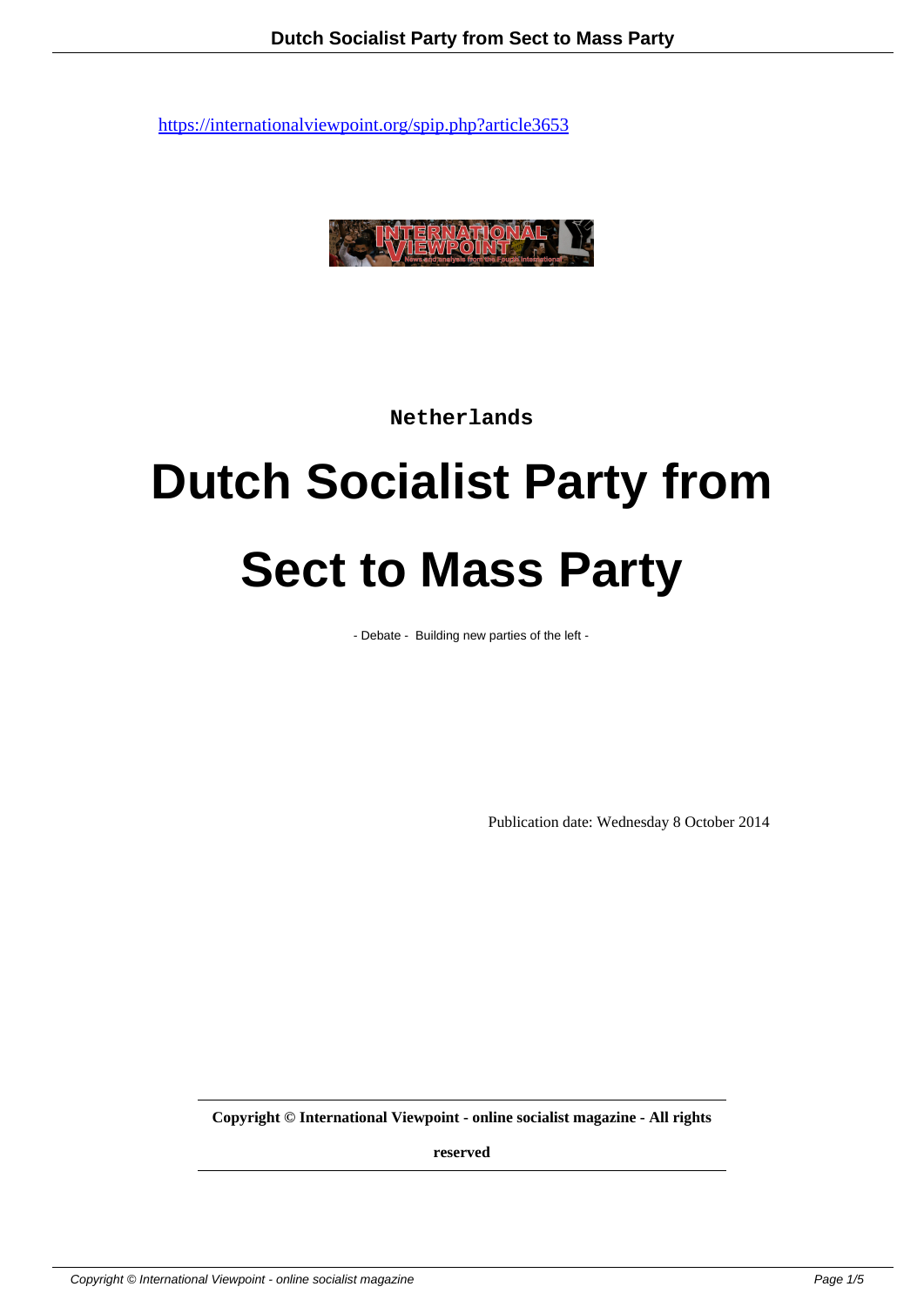**In many Western countries, the far left remains dominated by groups rooted in the radicalization of the 1960s. Most never became more than propaganda outfits of a few hundred members. The Socialist Party (SP) in the Netherlands is an exception. What started as just another left splinter developed into a mass party that seems posed to become the largest left of center force in the country. The Dutch Socialist Party went from fringe force to national contender. But lost its soul along the way.**

The May 2014 municipal elections saw a dramatic change in the politics of the Dutch capital of Amsterdam: for the first time since its foundation in 1946, the social-democratic Labour Party (PvdA) disappeared from the municipal executive. Instead, two right-wing parties formed a coalition with the SP. So far, the Socialist PartyâEuros"s attempts to overtake the PvdA nationally have failed, but itâEuros"s on the more established partyâEuros"s heels.

The development is remarkable, all the more so because the Dutch left has historically been weak. The industrial working class, often the backbone of leftist parties in Europe, was relatively small in the Netherlands. And workers were long divided between Protestants and Catholics. Large parts of the disadvantaged Catholic working class were until the 1960s organized along religious lines. Social movements remain weak. Despite this, the SP has grown into the third largest party in the country.

The SP has its origins as a small pro-China split from the Communist Party of the Netherlands in 1965. This group was based in the port city of Rotterdam, where it was one of many left grouplets. But the Maoists managed to find support during the radicalization of the sixties, especially in parts of the Catholic south of the country as religious organizations disintegrated. There, they didnâEuros"t have much competition from larger left-wing organizations.

While many left-wing groups were active in the trade unions, the SP kept its distance from them. National campaigns were another priority for many leftists, but here also the SP had different concerns. It focused instead on local campaigns in municipalities. These campaigns were an important way for the party to gain recognition and create an initial base of support.

Faithful to the Maoist slogan âEurosoeserve the people,âEuros the SP organized medical and juridical support for people in need. In many places, SP branches still coordinate assistance for people who have a conflict with their landlord or need help applying for social security. This approach was successful in building local support in several cities.

But there were setbacks. The partyâEuros"s official âEurosoeMarxist-LeninistâEuros ideology had little to say about the SPâEuros"s daily activities around local issues like traffic safety, soil pollution, or housing. The party remained aloof from international developments âEuros" its infatuation with China faded in the early seventies âEuros" and it engaged little with other currents.

The local support didnâEuros"t automatically translate into success on a national level. Many people who felt sympathy for the partyâEuros"s work, as well as dedicated activists, didnâEuros"t feel the SP could represent them on a national level. Since the late seventies, the party participated without success in the parliamentary elections, often scoring less votes in those elections than the total of its local votes.

.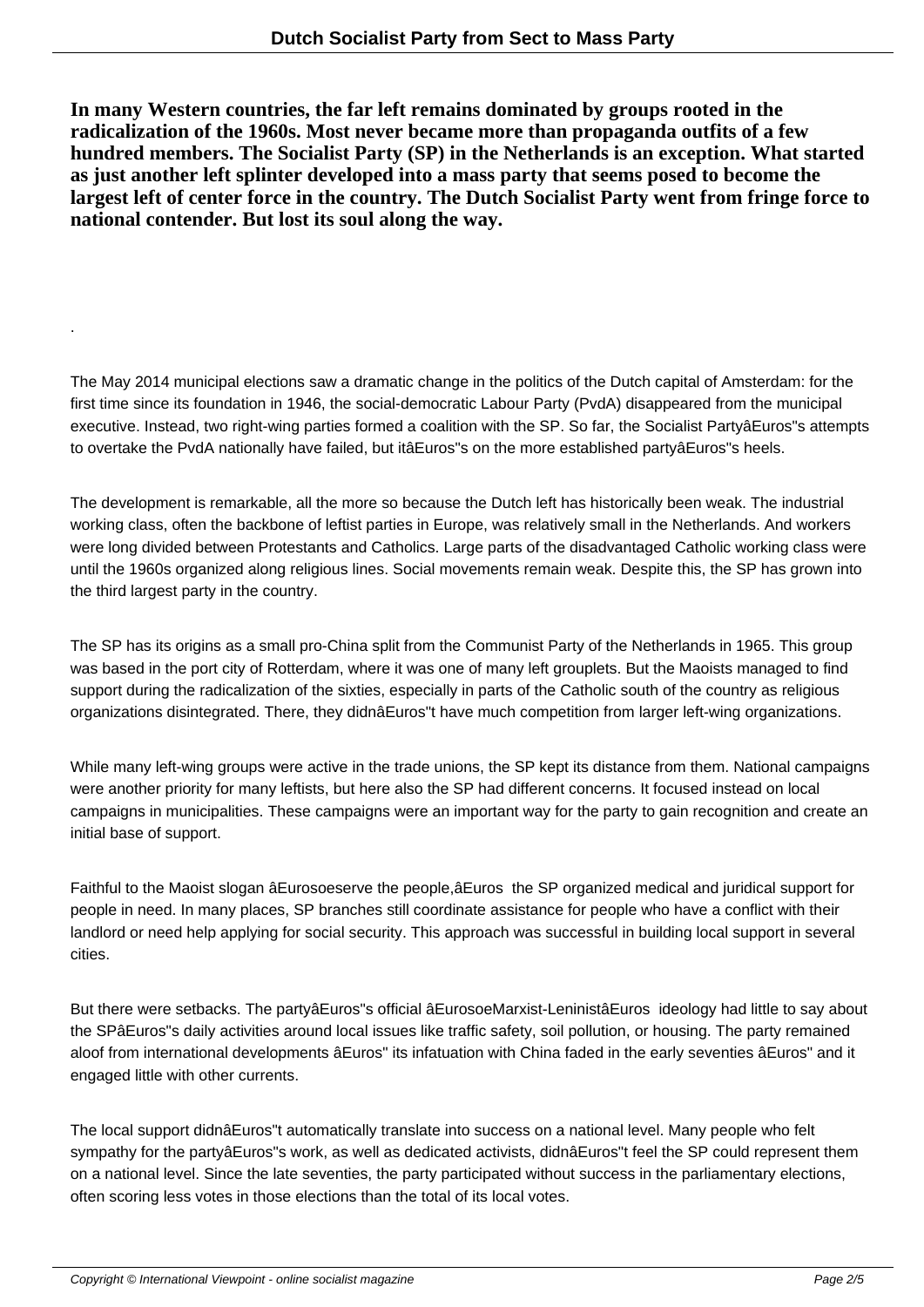#### Breaking with old ideas

Yet in the late eighties, the SP wasnâEuros"t unaffected by the worldwide crisis of the radical left. To escape stagnation, a group of party leaders forced through a reorganization to focus on finally making a national breakthrough. Together with the last Maoist references, the incumbent chairperson was pushed aside.

The âEurosoeoldâEuros SP was a cadre formation that put high demands on activists, but now anybody who paid dues could be a member. From around 750 members in the early eighties, the party grew to 15,000 in 1992. The SP also became more active in national campaigns and more willing to cooperate with other left-wing groups. In 1988 the party drafted a new charter, without references to revolution or overthrowing the state and a few years later it dropped its description as Marxist.

The new leadership consisted largely of people who were already prominent members, and often they still play central roles in the party. The most important one of them is Jan Marijnissen. In 1975 he became a councilor for the SP in Oss, a small industrial city in the Catholic south, and in 1988 he became party chair, a position he still holds. From 1994 to 2008, he was also chair of its parliamentary group. Ideas that would later be part of the SPâEuros"s programmatic documents can be found almost verbatim in his books.

## Last left standing?

In the meantime, Dutch politics transformed. During the eighties, all parties to the left of the Labour Party lost their seats in the parliament. The Right went on the offensive while the economy went through a recession. Many rallied behind the Labour Party, hoping it would be strong enough to stop the attacks. Their expectations werenâEuros"t met.

After returning to government in 1989 the social democrats started to implement austerity measures. In power throughout the nineties, the Labour Party embraced âEurosoeThird WayâEuros neoliberal policies. They helped privatize public companies like the railroads and mail, cut social services, and deregulated the housing and labor markets. PvdA membership declined rapidly: between 1989 and 1994, over a quarter of its members left.

The Left was in crisis. In the eighties, the trade unions had accepted wage moderation and lost credibility. In ten years, the percentage of workers unionized dropped from over 35 percent to less than 25.

The eighties did see large social mobilizations, but none of these movements won clear victories. The old Communist Party and several other left-wing parties fused after 1990 into GroenLinks (GreenLeft), a formation that quickly oriented towards highly educated professionals. After the disintegration of the far left and the neoliberal turn of the Labour Party, the SP became, by default almost, the sole left-wing opposition.

The SP picked up some of the pieces of the old left. Disappointed Labour Party voters joined the âEurosoenewâEuros âEuros" SP, as did some Communists and other leftists who were unhappy with the development of GroenLinks. Among the new members were activists with valuable experience âEuros" for example, in national election campaigns.

With the Labour Party in government and losing support, and only GroenLinks to compete with on the Left, the elections of 1994 provided the SP with a precious window of opportunity. It tripled its score, winning 1.32 percent of the vote. In the Dutch electoral system, this was enough for two of the 150 seats in parliament.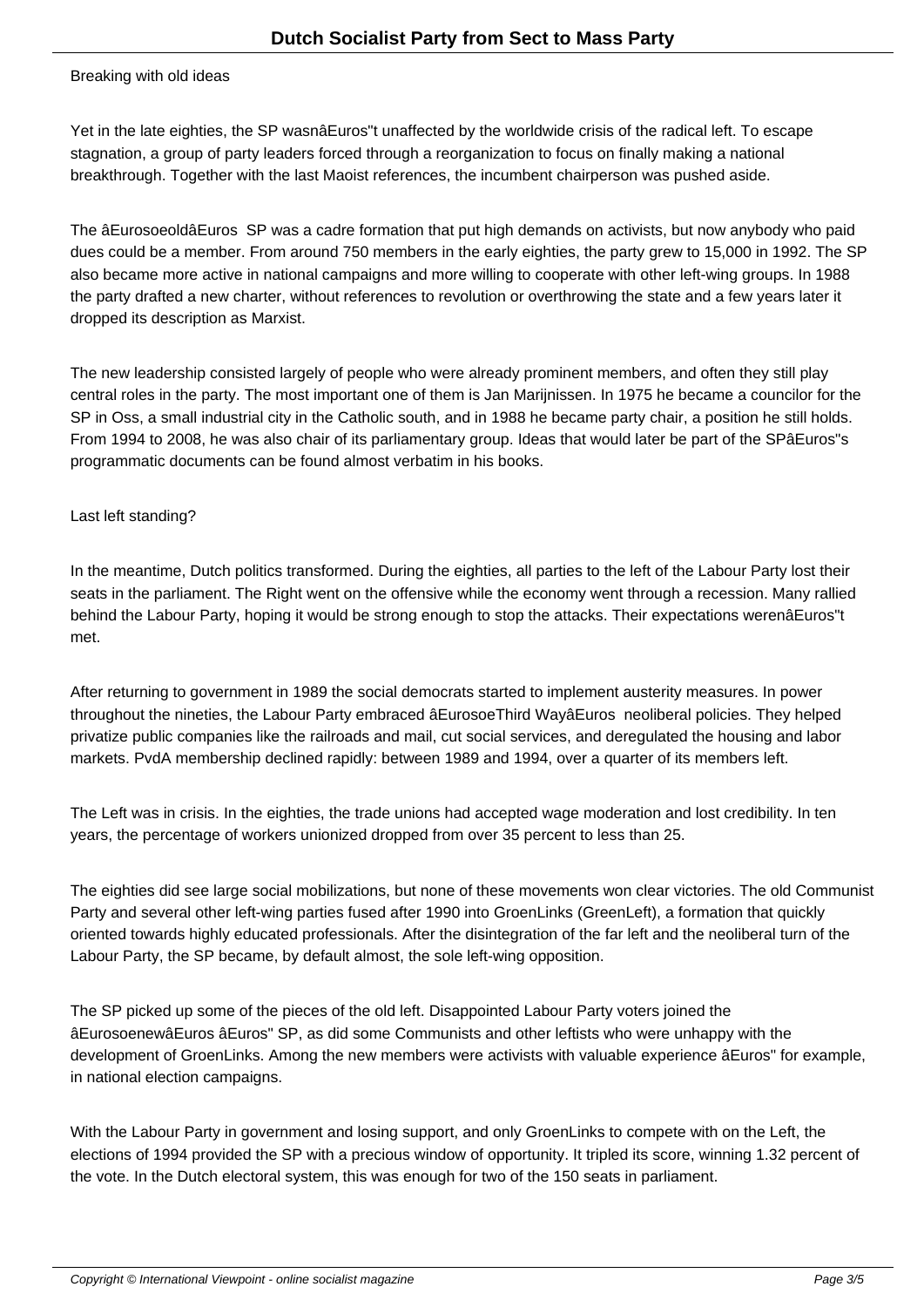The SPâEuros"s first two parliamentarians, one of whom was Jan Marijnissen, became prominent voices of the Left. The party grew rapidly. In 1998 it won five seats, in 2002 nine, and in 2003 nine again âEuros" this time becoming the largest party to the left of the Labour Party. Membership peaked around 50,000 between 2007 and 2010, and slightly declined and stabilized to 45,000 after that. Around 10 percent of those volunteer regularly for the party.

### Another reorientation

In 2006, the SP reached a peak of twenty-five seats in parliament. (That number is now fifteen.) Looking back, the period between 1999, when it adopted its current charter Heel de Mens (âEurosoeThe Whole Human BeingâEuros ), and 2006 is comparable with that of the late eighties, early nineties as a period of profound change for the party. In its 1999 charter, the SP abandoned its earlier doubts about the democratic viability of parliament, instead declaring it to be âEurosoethe most important means to voice and implement the will of the population.âEuros

Its socialism also underwent a metamorphosis. The party no longer considered itself Marxist, but in its charter the Marxist idea that socialism implies democratic control over the means of production was still recognizable. But with Heel de Mens, the SP adopted an ethical socialism that it summarizes as âEurosoehuman dignity, equality between people and solidarity between people.âEuros The driving force behind their attempt to achieve these ideals is âEurosoemoral indignation.âEuros

According to SP leader and veteran Tiny Kox, âEurosoein the seventies we were all a bit crazy.âEuros But the early SP was an especially unlikely candidate to make a breakthrough. Its ideological pragmatism and moral appeals have been successful in gaining size and representation, but thereâEuros"s also growing unease about the partyâEuros"s evolution.

The SP attempts to organize around issues on which peopleâEuros"s lived experience clash with the hegemonic idea that the Netherlands is a society that values honesty, equality, democracy, and justice. Take its campaigns to protect healthcare, care for the elderly, or, until 2012, maintaining the pension age at sixty-five. The SP often uses terms like âEurosoemoralityâEuros and âEurosoecivilizationâEuros as the motivation for its demands. Instead of winning over people to new ideas, this strategy uses accepted values to gather support.

Its former âEurosoeMarxism-LeninismâEuros had little to do with the SPâEuros"s practice. The SPâEuros"s programmatic statements talked in broad terms about nationalizing major companies and resources, and vaguely described government policies that would guarantee work and housing for everybody. The documents didnâEuros"t discuss how the partyâEuros"s local work could be a stepping stone towards such changes. The early SPâEuros"s theory was to a large degree rhetorical, sometimes with apocalyptic themes, such as its 1974 charter that declared that capitalism âEurosoethreatened the existence of the Dutch people.âEuros

But the SPâEuros"s current ethical socialism is not without consequences for its daily practice. Using moral arguments, the party tries to appeal to everybody, assuming the motivation to support the SP is not class interests or the desire for emancipation but morality. The relative weakness of the SPâEuros"s theoretical framework and analysis is often seen as a remnant of its earlier workerism, but it also has a different source: for a party that considers itself motivated by âEurosoemoral indignation,âEuros theory and analysis play a secondary role.

This strategy means the SP has little experience recruiting people on the basis of ideas or in ideological struggles in which different conceptions of the world clash. This avoidance of ideological struggle has caused the SP difficulties in its competition with the PvdA. Neoliberal thought is deeply ingrained in the Netherlands, and the same âEurosoecommon senseâEuros assumptions that the SP appeals to can prevent voters from accepting the SPâEuros"s anti-neoliberalism as a credible alternative.